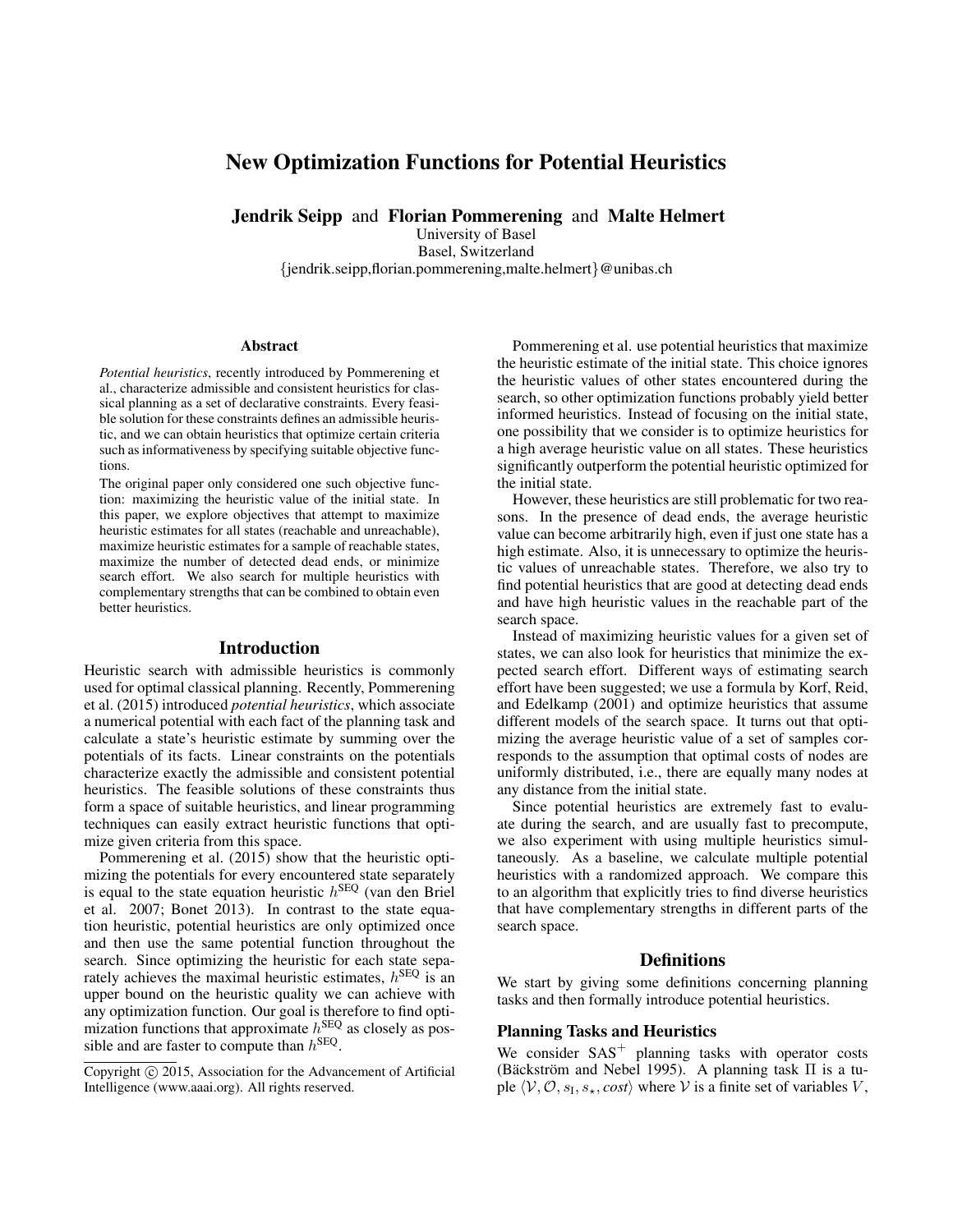each with an associated finite domain  $dom(V)$ . A *fact*  $\langle V, v \rangle$ is a pair of a variable V and one of its values  $v \in dom(V)$ , and  $F$  is the set of all facts. A partial variable assignment p maps some variables  $vars(p) \subseteq V$  to values in their domains. We say a fact  $\langle V, v \rangle$  is true in a variable assignment p if  $V \in vars(p)$  and  $p[V] = v$ . We also consider p to be the set of facts that are true in  $p$  where this simplifies things. A *state* is a variable assignment over all variables. We denote the set of all states with  $S$ . A partial variable assignment  $p$  is *consistent* with a state s if  $p[V] = s[V]$  for all  $V \in vars(p)$ .

The finite set O contains *operators* o, each with a *precondition*  $pre(o)$  and *effect*  $eff(o)$  which are both partial variable assignments. An operator  $o \in \mathcal{O}$  is applicable in state s if its precondition is consistent with s. The result of applying *o* in *s* is the state  $s[\![o]\!]$  that maps every  $V \in vars(\text{eff}(o))$  to  $\text{eff}(o)[V]$  and all other variables to  $s[V]$ . A sequence of operators  $\pi = \langle o_1, \ldots, o_n \rangle$  is applicable in a state  $s_0$  if there is a state  $s_i$  for every  $1 \leq i \leq n$  such that  $o_i$  is applicable in  $s_{i-1}$  and  $s_{i-1}[\![o_i]\!] = s_i$ . The resulting state is  $s_0[\![\pi]\!] = s_n$ .<br>The cost function cost:  $\bigcap_{\Delta} \mathbb{R}^+$  essigns a cost to each on The *cost function cost* :  $\mathcal{O} \to \mathbb{R}_0^+$  assigns a cost to each operator. The cost of an operator sequence  $\pi = \langle o_1, \ldots, o_n \rangle$  is the sum of its operator costs  $cost(\pi) = \sum_{i=1}^{n} cost(o_i)$ .

The *goal description*  $s_{\star}$  is a partial variable assignment, and we call states consistent with  $s_{\star}$  goal states. An operator sequence  $\pi$  that is applicable in a state s, and results in a goal state  $s[\![\pi]\!]$ , is called an *s*-plan. If *s* is the *initial state*  $s_I$ , we refer to *s*-plans as *plans* or *solutions* of the planning task refer to  $s_1$ -plans as *plans* or *solutions* of the planning task Π. We are interested in finding *optimal plans*, i.e., ones with minimal cost.

A *heuristic*  $h : \mathcal{S} \to \mathbb{R} \cup \{\infty\}$  estimates the cost of optimal s-plans. The *optimal heuristic*  $h^*(s)$  maps each state s to the exact cost of an optimal s-plan or  $\infty$  if no s-plan exists. An *admissible* heuristic never overestimates the optimal solution cost, i.e.,  $h(s) \leq h^*(s)$  for all states  $s \in \overline{S}$ . The A ∗ algorithm (Hart, Nilsson, and Raphael 1968) finds optimal solutions if its heuristic is admissible. We call a heuristic *goal-aware* if it maps goal states to values less than or equal to zero. We call it *consistent* if it satisfies the triangle inequality  $h(s) \leq h(s\|\mathbf{0}\|) + cost(o)$  for all states s and operators o that are applicable in s. Goal-aware and consistent heuristics are also admissible, and admissible heuristics are goal-aware. This implies that when restricting attention to consistent heuristics, a heuristic is admissible iff it is goalaware.

# Potential Heuristics

Potential heuristics (Pommerening et al. 2015) are a family of heuristics that assign numerical values to each fact. We call this value the fact's *potential*. The heuristic value of a state is the sum of potentials for all facts that are true in the state. Potentials have to satisfy constraints that guarantee that the resulting heuristic is consistent and goal-aware. The constraints form a linear program (LP) that can be optimized for any linear combination of potentials.

Like Pommerening et al., we assume that if an operator has an effect on a variable, it also has a precondition on it  $\left(\text{vars}(\text{eff}(o)) \subseteq \text{vars}(\text{pre}(o))\right)$  and that every variable occurs

in the goal description ( $vars(s_{\star}) = V$ ).<sup>1</sup> This simplifies the linear program as follows:

Maximize *opt* subject to

$$
\sum_{V \in \mathcal{V}} P_{\langle V, s_*[V] \rangle} \le 0
$$
  

$$
\sum_{V \in \text{vars}(\text{eff}(o))} (P_{\langle V, \text{pre}(o)[V] \rangle} - P_{\langle V, \text{eff}(o)[V] \rangle}) \le cost(o)
$$
  
for all  $o \in \mathcal{O}$ 

The first constraint guarantees that the goal state has a nonpositive heuristic value (goal-awareness) while the second constraint guarantees that no operator violates consistency. Every heuristic that is consistent and goal-aware satisfies the constraints, so they are necessary and sufficient conditions that characterize the set of consistent and goal-aware potential heuristics exactly.

The objective function *opt* can be chosen arbitrarily, and we discuss different choices in the next section.

# Optimization Functions

The heuristic value of any state  $s$  is a simple sum over potentials:

$$
opt_s = \sum_{V \in \mathcal{V}} \mathsf{P}_{\langle V, s[V] \rangle}.
$$

Maximizing *opt*<sub>s</sub> subject to the potential function constraints yields a heuristic with maximal value for state s.

#### Initial State

Pommerening et al. (2015) used potential functions that optimize the heuristic value of the initial state in their experiments, i.e., they maximized  $opt_{s_1}$ .

One obvious disadvantage of maximizing the heuristic value of only one state is that there is no incentive to optimize potentials of facts that do not occur in the initial state. We therefore introduce alternative optimization functions that consider more than one state.

#### All Syntactic States

Instead of maximizing the heuristic value of one state, we can maximize the average heuristic value of *all* states. In general, the average heuristic value for any set of states  $S$  is a weighted sum over potentials:

$$
opt_S = \frac{1}{|S|} \sum_{s \in S} \sum_{V \in \mathcal{V}} \mathsf{P}_{\langle V, s[V] \rangle}.
$$

Note that we can generally eliminate any linear transformation of the objective function since we are not interested in the objective value itself. For example, it makes no difference if we optimize the average heuristic value, or the sum of heuristic values, in S.

<sup>&</sup>lt;sup>1</sup>We make this assumption for simplicity of presentation only. In our experiments we use an implementation that can handle arbitrary tasks.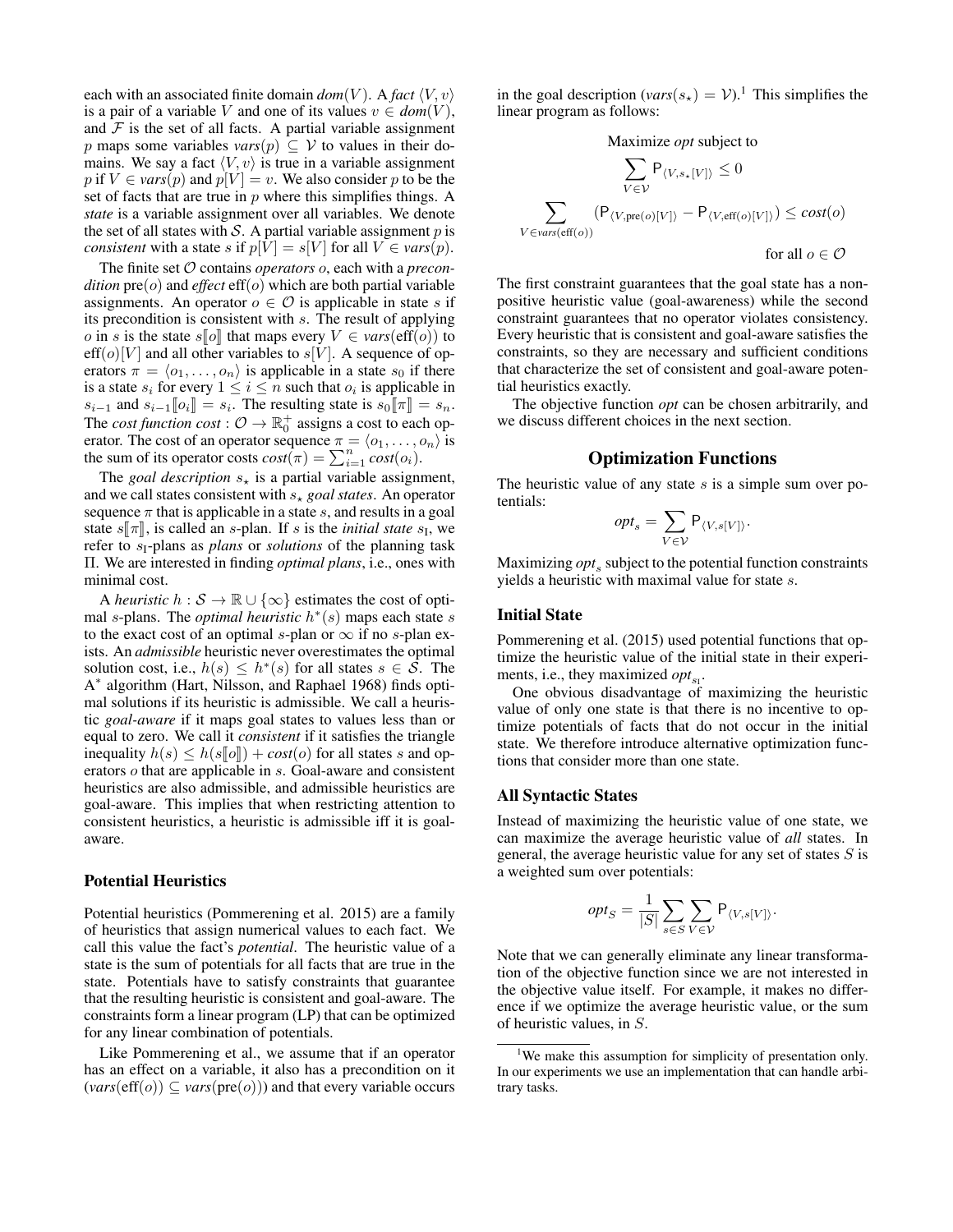$$
opt_S = \frac{1}{4} (h(s_{0,0}) + h(s_{1,0}) + h(s_{1,1}))
$$
  
\n
$$
= \frac{1}{4} (2P_{(X,0)} + 2P_{(X,1)} + 2P_{(Y,1)})
$$
  
\n(0,1)  
\n(1,1)  
\n
$$
= \frac{1}{2} ((P_{(X,0)} + P_{(Y,0)}) + P_{(Y,1)}))
$$
  
\n
$$
= \frac{1}{2} ((h(s_{0,0}) + h(s_{1,1})) < \infty
$$

Figure 1: Example for a task where the set of all syntactic states  $S$  contains dead ends, but the LP maximizing  $opt_S$ is bounded. There are two variables  $X$  and  $Y$ , each with the domain  $\{0, 1\}$ . A state  $s_{x,y}$  assigns x to X and y to Y. Independently of the dead ends' reachability, the average heuristic value is bounded by finite heuristic values.

If we consider the set of all syntactic states  $S$ , the coefficient of each potential equals the fraction of states in which the corresponding fact is true:

$$
opt_{S} = \frac{1}{|S|} \sum_{s \in S} \sum_{V \in V} P_{\langle V, s[V] \rangle} = \sum_{V \in V} \sum_{s \in S} \frac{1}{|S|} P_{\langle V, s[V] \rangle}
$$

$$
= \sum_{V \in V} \sum_{v \in dom(V)} \frac{|\{s \in S \mid s[V] = v\}|}{|S|} P_{\langle V, v \rangle}
$$

$$
= \sum_{\langle V, v \rangle \in \mathcal{F}} \frac{1}{|dom(V)|} P_{\langle V, v \rangle}
$$

Maximizing  $opt_{\mathcal{S}}$  yields a potential heuristic with the highest possible average heuristic value, but there are two problems in practice.

First, if  $S$  contains dead ends, heuristic values can become arbitrarily large and the linear program can become unbounded. This can even happen if all dead ends are unreachable. When the linear program is unbounded, we usually cannot extract a useful heuristic function. Unfortunately, the LP is not always unbounded if  $S$  contains a dead end so we cannot use this to test for dead ends in a set of states. See Figure 1 for an example of a task where the LP is bounded even though there are dead ends.

Second, the heuristic values of unreachable states influence the solution. This is problematic since unreachable states are never encountered during the search. Thus it is pointless to optimize their heuristic value. Moreover, they can be fundamentally different from reachable states. For example, an invariant analysis can detect facts that can never occur together in a reachable state, i.e., they are *mutex*. The set of all states  $S$  also includes states that violate such mutex information, and maximizing *opt*<sub>S</sub> requires considering them. We would like to only consider reachable states, but we cannot classify this set of states concisely. (If this could be done efficiently, it would also present an efficient test for

plan existence as we could use it to check if the goal is reachable.) While we could exclude all states that violate a single mutex, excluding multiple (potentially overlapping) mutexes is more complicated and we therefore leave it as future work.

#### Handling Dead Ends

Dead-end states (those with  $h^*(s) = \infty$ ) are problematic for the optimization function for several reasons. First, with an optimization function that sums or averages over heuristic values of many states, a dead end can outweigh the contribution of an arbitrarily large number of states with finite goal distance. Therefore, the optimization function offers little incentive to derive high heuristic values for non-dead-end states.

Second, dead ends that are "recognized" by the constraints can be assigned arbitrarily high finite heuristic values, which is likely to lead to an unbounded objective function.

Both issues can be finessed to a certain extent by introducing an upper bound  $M$  on potentials. We can extend the linear program with the constraints  $P_{\langle V,v \rangle} \leq M$  for every fact  $\langle V, v \rangle \in \mathcal{F}$ . With these additional constraints, the heuristic value of every state s is bounded by  $\min(h^*(s), |\mathcal{V}| \cdot M)$ . An LP that maximizes the average heuristic value for a set of states is therefore always bounded. If the bound is large  $(|\mathcal{V}| \cdot M \gg h^*(s_I))$ , potential heuristics can achieve a higher average value by assigning high values to recognized dead ends. Heuristic values larger than  $h^*(s<sub>I</sub>)$  thus contribute the most to the objective of a maximizing solution. States with such heuristic values are never expanded during the search.

#### Focusing on Reachable States

As mentioned before, ideally one would focus the optimization of the heuristic function on the set of all reachable states. This is usually infeasible, but we can use samples that approximate the set. Drawing a uniformly distributed sample from the reachable part of the state space is a hard task in itself. We adopt the sampling procedure from Haslum et al. (2007): we first calculate a heuristic value for the initial state using the potential heuristic optimized for this value. The heuristic can underestimate, so we multiply this estimate by 2 before we divide the result by the average operator cost to get a rough estimate of the optimal solution depth. We then collect samples using random walks with a binomially distributed length centered around the estimated solution depth. If a random walk gets stuck in a state without successors, it is restarted in the initial state. We then optimize the average heuristic value *opt*<sup> $\hat{S}$ </sup> for a set  $\hat{S}$  of sample states. The sampled states can still contain dead ends, so the linear program can become unbounded.

One way of handling dead-end samples is to bound the potential of each fact as described above.

If the number of samples is small enough, we can also explicitly check for each state whether it is a recognized dead end. For each sample  $s \in \hat{S}$ , we optimize the LP with the objective  $opt_s$ . The LP is unbounded iff s is a recognized dead end.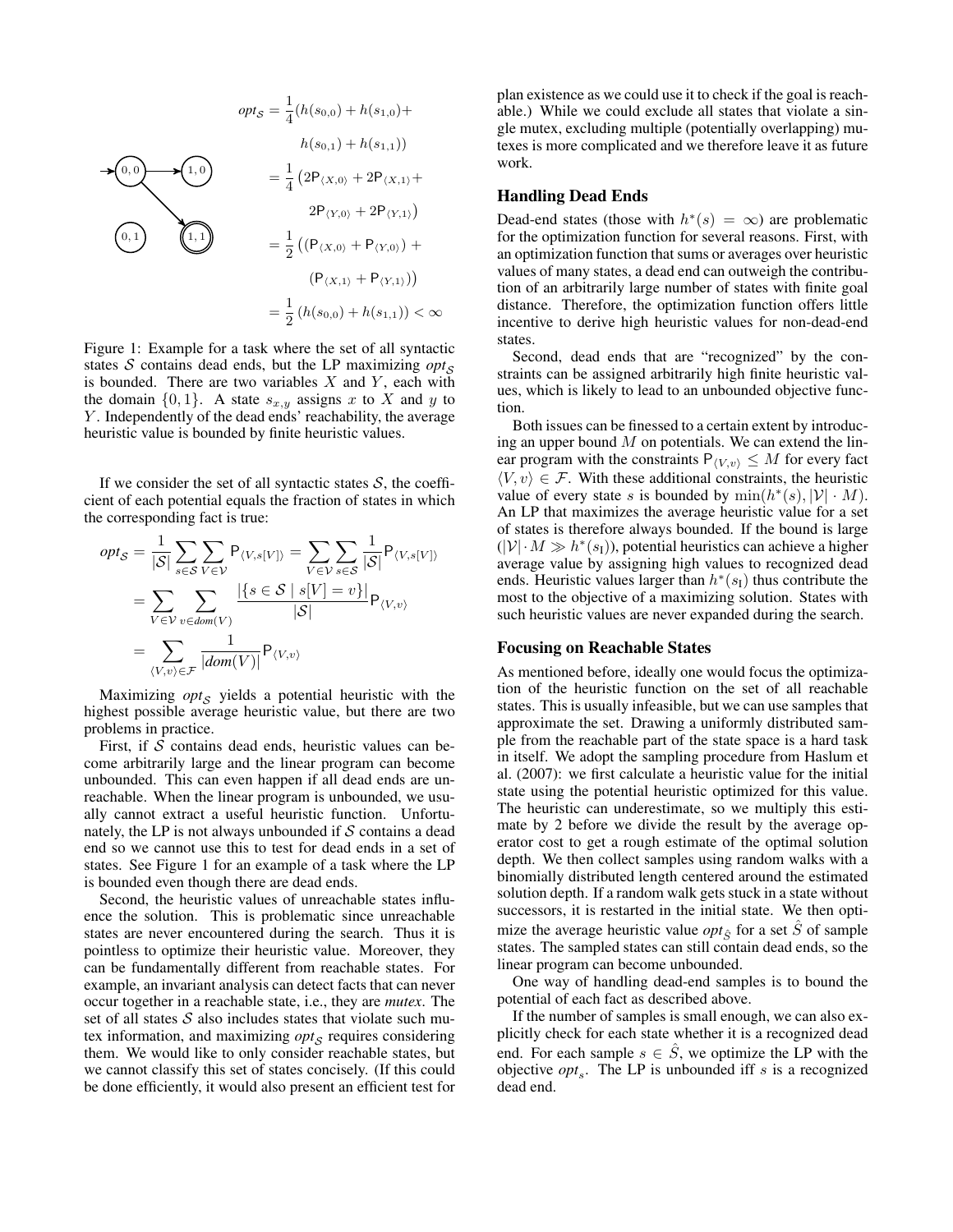# Minimizing Search Effort

A high heuristic value for a state  $s$  is useless if  $s$  is never generated during the search. Maximizing the average heuristic value of all reachable states also maximizes heuristic values of states that the search never considers. It also might be more important to have a heuristic value of 1 for  $n$  states than to have a heuristic value of  $n$  for 1 state.

Ideally, we would like to minimize the effort of an A<sup>\*</sup> search with the resulting heuristic. Korf, Reid, and Edelkamp (2001) estimate the search effort of an IDA $*$ search up to a bound of  $c$  using an admissible and consistent heuristic. Their estimate is based on the number  $N_i$  of nodes with a g value of i and the probability  $P(k)$  that a node drawn uniformly at random from the search tree has a heuristic value less than or equal to k (the heuristic's *equilibrium distribution*). In the limit for large c the number of expanded nodes is

$$
\sum_{k=0}^{c} N_{c-k} P(k).
$$

The formula can also be used for best-first search if the probability  $P(k)$  is based on nodes that are drawn uniformly at random from the the search space (not the search tree) with a cost up to c. If we use a set of samples  $\hat{S}$  to estimate the value of  $P(k)$  the formula for search effort can be rewritten as:

$$
\sum_{k=0}^{c} N_{c-k} \hat{P}(k) = \sum_{k=0}^{c} N_{c-k} \frac{|\{s \in \hat{S} \mid h(s) \le k\}|}{|\hat{S}|}
$$

$$
= \frac{1}{|\hat{S}|} \sum_{k=0}^{c} N_{c-k} \sum_{s \in \hat{S}} [h(s) \le k]
$$

$$
= \frac{1}{|\hat{S}|} \sum_{s \in \hat{S}} \sum_{k=0}^{c} N_{c-k} [h(s) \le k]
$$

$$
= \frac{1}{|\hat{S}|} \sum_{s \in \hat{S}} \sum_{i=0}^{c-h(s)} N_i
$$

In other words, the search effort is estimated to be the average cumulative distribution of g values at  $c-h(s)$ . We can estimate the distribution of  $N$  and the value of  $c$  in different ways resulting in different cumulative distribution functions.

For example, if we assume  $N_i$  to be constant for all i, then the estimated search effort is  $\frac{1}{|\hat{S}|} \sum_{s \in \hat{S}} \sum_{i=0}^{c-h(s)} N_0 =$  $\frac{1}{|\hat{S}|} \sum_{s \in \hat{S}} N_0(c - h(s) + 1)$ , which is a linear transformation of the negative average heuristic value  $-\frac{1}{|\hat{S}|} \sum_{s \in \hat{S}} h(s)$ . Thus we implicitly assume  $N_i$  to be constant if we maximize the average heuristic value over some samples. This explains the result by Haslum et al. (2007), who show that the average heuristic value is not the best predictor for search effort.

A slightly more realistic assumption might be that  $N$  develops linearly  $(N_i = ib)$ , which results in the search effort estimate  $\frac{b}{2|\hat{S}|} \sum_{s \in \hat{S}} (c - h(s)) (c - h(s) + 1)$ . This formula is

quadratic in  $h(s)$  so it can no longer be optimized with linear programming. Quadratic programming (QP) is the problem of optimizing a quadratic objective function  $(\frac{1}{2}x^\top Qx + c^\top x)$ subject to linear constraints. QP problems with a minimization objective can be solved in polynomial time if the matrix Q is positive semidefinite. If we remove constant factors and rewrite the objective as  $\sum_{s \in \hat{S}} (d_s^2 + d_s)$  with the additional constraints  $d_s = c - h(s)$ , it is easy to see that this produces a positive semidefinite matrix Q which has entries of 2 on the diagonal and is 0 everywhere else.

A common assumption is that  $N$  develops exponentially  $(N_i = b^i)$  which has an estimated search effort of  $\frac{1}{|\hat{S}|(b-1)}\sum_{s \in \hat{S}}(b^{c-h(s)+1} - 1)$ . By removing constant factors, we end up with the objective  $\sum_{s \in \hat{S}} b^{-h(s)}$ . Since optimizing this objective requires more advanced optimization techniques, we leave it as future work.

# Using Multiple Heuristics

The main advantage of potential heuristics is that they are very fast to evaluate during the search. Instead of computing one heuristic, we can easily compute multiple heuristics, evaluate them all during the search, and use their maximum.

Results by Pommerening et al. (2015) show that even maximizing over two potential heuristics that were optimized for the same objective can have a significant benefit. In general, LP solutions are not unique so there may be multiple potential functions optimizing the same objective. The resulting heuristics can be quite different on most states.

We expect even better results if the different component heuristics are very diverse and have strengths and weaknesses in different parts of the search space. The remaining question is how best to select diverse component heuristics.

For sample-based heuristics an obvious approach is to just compute many heuristics, each with its own set of independently drawn samples. In the extreme case, where each set of samples contains exactly one sample, we get one heuristic per sample which maximizes the heuristic value of this sample. On the other end of the scale, we can use a single heuristic for a larger set of samples. This is a trade-off between heuristic accuracy, precomputation time and evaluation speed during the search. Alternatively, we can look for diverse heuristics explicitly.

#### Automatic Diversification

Similar to some of the approaches above, our automatic diversification algorithm starts by sampling a fixed number of states. Instead of calculating a single potential heuristic for all of the samples however, we try to find a small ensemble of potential heuristics that together give the maximal heuristic value for each of the samples.

We can precompute the maximal value for each sample  $s$ by optimizing for s individually, i.e., computing  $h_s^{\text{pot}}$ . For brevity we say that a heuristic h *covers* a sample s if it gives the maximal value for s, i.e.,  $h(s) = h_s^{\text{pot}}(s)$ . We iteratively try to find a heuristic that covers as many samples as possible and focus on the remaining samples in subsequent iterations.

Algorithm 1 describes the procedure in detail. First, we sample a fixed number of states  $\hat{S}$  and initialize an empty set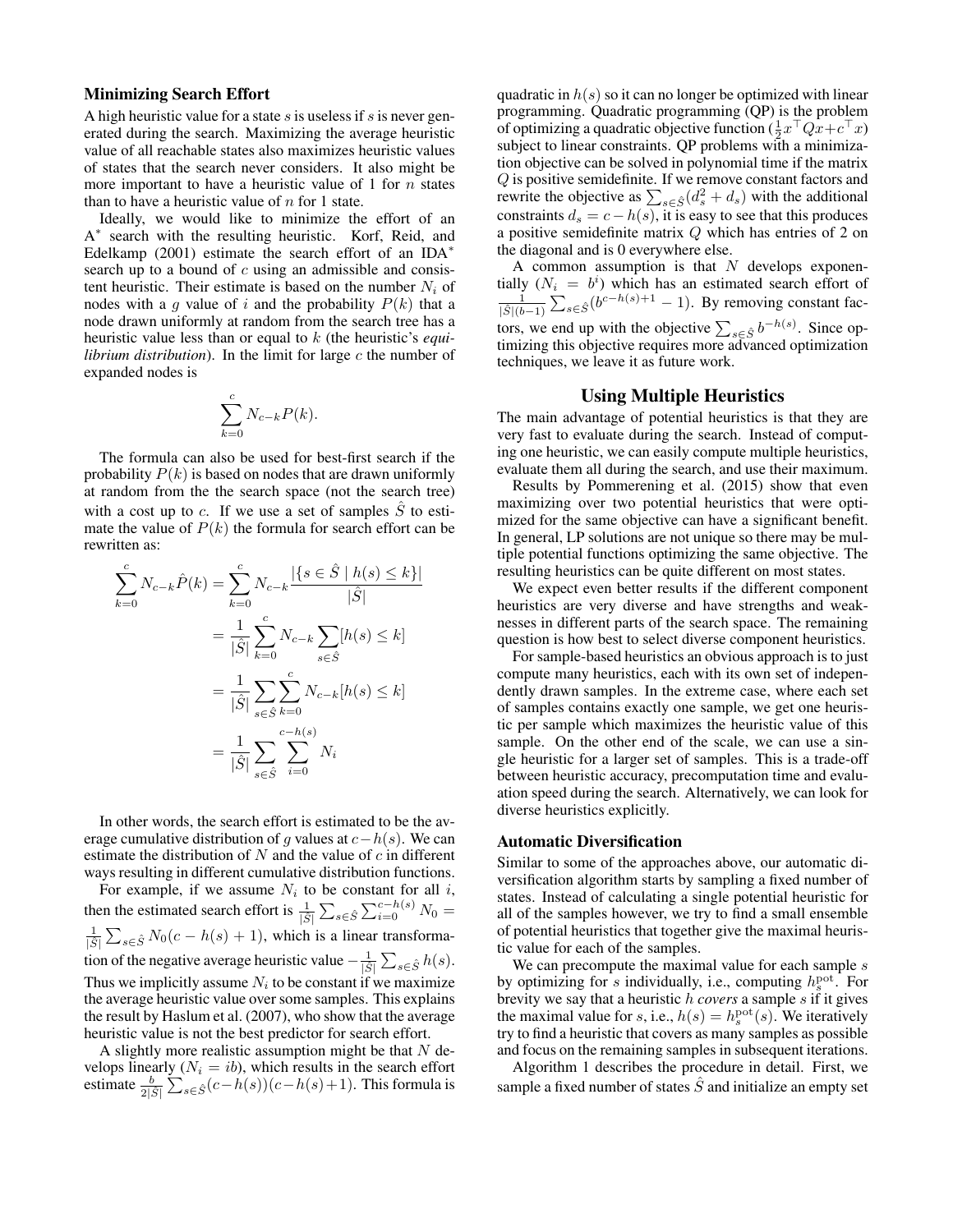Algorithm 1 Sample a fixed number of states and find a small ensemble of potential heuristics that together give the maximal heuristic value for each of the samples.

| <b>function</b> AUTOMATICDIVERSIFICATION                                                               |
|--------------------------------------------------------------------------------------------------------|
| $\tilde{S} \leftarrow$ SAMPLESTATES                                                                    |
| $H \leftarrow \emptyset$                                                                               |
| while $\hat{S} \neq \emptyset$ do                                                                      |
| <b>if</b> $\exists s \in \hat{S}$ with $h_{\hat{S}}^{\text{pot}}(s) = h_s^{\text{pot}}(s)$ <b>then</b> |
| $h \leftarrow h_{\hat{c}}^{\text{pot}}$                                                                |
| else                                                                                                   |
| $s \leftarrow$ RANDOM( $\hat{S}$ )                                                                     |
| $h \leftarrow h_{\rm s}^{\rm pot}$                                                                     |
| $H \leftarrow H \cup \{h\}$                                                                            |
| $\hat{S} \leftarrow \{ s \in \hat{S} \mid h(s) < h_s^{\text{pot}}(s) \}$                               |
| return <i>H</i>                                                                                        |

of potential heuristics  $H$ . Then we iteratively calculate the potential heuristic  $h = h_{\hat{S}}^{\text{pot}}$  maximizing the average heuristic value for all samples that are not yet covered. If this heuristic doesn't cover any additional samples, we choose a random sample s and set  $h = h_s^{\text{pot}}$ . We add h to H and remove all samples from  $\hat{S}$  that are now covered, before continuing with the next iteration. The algorithm stops once  $\tilde{S}$ becomes empty, i.e. once the heuristics in  $H$  together cover all samples.

#### Evaluation

We implemented our heuristics in the Fast Downward planning system (Helmert 2006) and evaluated them experimentally using benchmarks from the international planning competitions (IPC) 1998–2011. For solving linear programs, we used IBM CPLEX v12.5.1. Each task was run on a single core of Intel Xeon E5-2660 processors with 2.2 GHz. We limited runtime to 30 minutes and memory usage to 2 GB.

#### Initial State

We first investigate how much room for improvement there is for potential heuristics with any optimization function. As a baseline for this comparison we use the potential heuristic  $h_{s_1}^{\text{pot}}$  which optimizes the heuristic value for the initial state, as presented by Pommerening et al. (2015). We compare this to the best heuristic that we can aim for, i.e., one that optimizes the potential function for the given state in every evaluation. As mentioned above this heuristic is equal to the state equation heuristic  $h^{\text{SEQ}}$ . To measure the relative heuristic quality of  $h_{s_1}^{\text{pot}}$  and  $h^{\text{SEQ}}$ , we compare the number of expansions for commonly solved tasks in Figure 2. As usual, in this and all following plots, we exclude states expanded in the last  $f$  layer because their number depends on tie-breaking. We can see that for many tasks the number of expansions for  $h^{\text{SEQ}}$  is orders of magnitude lower than the one for  $h_{s_1}^{\text{pot}}$ , which shows that there is still room for improvement for other optimization functions.

In total,  $h_{s_1}^{\text{pot}}$  solves 21 fewer tasks than  $h^{\text{SEQ}}$  (see Table 1). The faster evaluation time of this single potential



Figure 2: Number of expansions excluding the last  $f$  layer for the potential heuristic optimized for the initial state  $(h_{s_1}^{\text{pot}})$  and the potential heuristic optimized for every state s encountered during the search individually  $(h^{\text{SEQ}})$  on commonly solved tasks. There are no points below the diagonal since the latter heuristic is an upper bound for the former. Points above the diagonal represent tasks for which we can hope to improve upon  $h_{s_1}^{\text{pot}}$ .

heuristic cannot make up for its lower heuristic quality. This matches the result by Pommerening et al. (2015).

### All Syntactic States

The third column in Table 1 shows the number of solved tasks when maximizing the average heuristic value of *all* states  $(h_{\mathcal{S}}^{\text{pot}})$ . As mentioned above, we deal with dead ends in the state space by bounding the values of potentials. We use a limit of  $10^8$  for each potential, which is high enough for dead ends to have heuristic values different from regular states (the ParcPrinter domain has operator costs on the order of  $10^6$ ). The limit is also low enough to avoid numerical problems in the LP solver.

We see that overall  $h_{\mathcal{S}}^{\text{pot}}$  with bounded potentials solves significantly more tasks than  $h_{s_1}^{\text{pot}}$  (659 vs. 611). It also has a higher coverage in 20 out of 44 domains, while the same is true in the opposite direction only in 4 domains.

#### Average of Sample States

Our next set of experiments evaluates the optimization function  $h_{\hat{S}}^{\text{pot}}$  that maximizes the average heuristic value of a set of samples  $\hat{S}$ . To distinguish between the version that bounds the potentials (*B*) and the version that filters dead ends (*F*), we denote the two variants by  $h_{\hat{S},B}^{\text{pot}}$  and  $h_{\hat{S},F}^{\text{pot}}$ .

In order to find a good value for the number of samples we evaluated  $h_{\hat{S},B}^{\text{pot}}$  for sample sizes between 1 and 1 000 000. Table 2 shows that the number of solved tasks increases significantly when going from 1 sample to 500 samples. Between 500 and 100 000 samples the number of solved tasks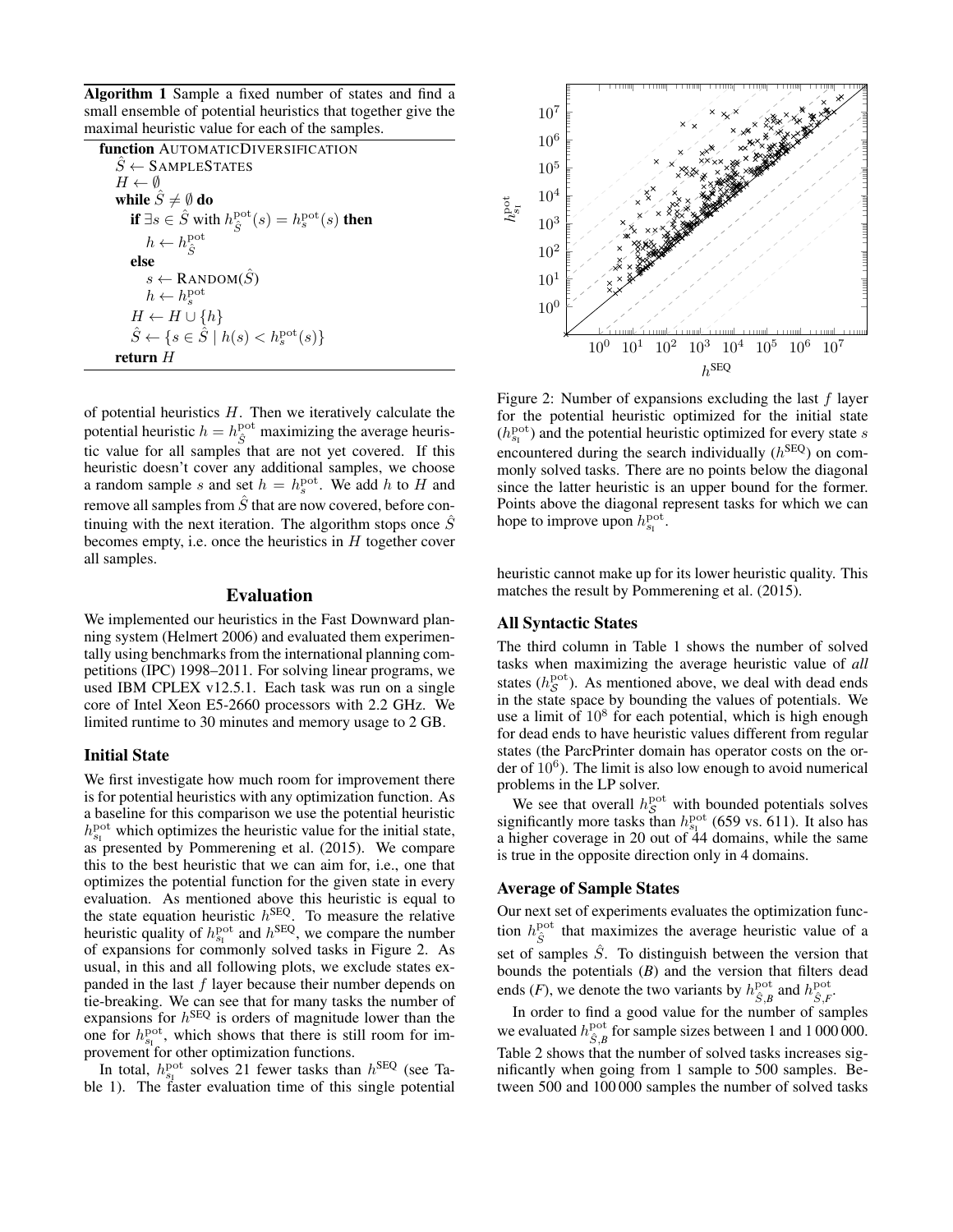| Coverage            | $h^{\text{SEQ}}$        | $h^{\mathrm{pot}}_{s_{\mathrm{I}}}$ | $h_{\mathcal{S}}^{\text{pot}}$ | $h^{\text{pot}}$<br>$\hat{S}$ , B | $h^{\text{pot}}$<br>$\hat{S}$ , $F$ | $h_{\text{effort},F}^{\text{pot}}$ | $h_{diverse}^{\rm pot}$ |
|---------------------|-------------------------|-------------------------------------|--------------------------------|-----------------------------------|-------------------------------------|------------------------------------|-------------------------|
| airport (50)        | 23                      | 23                                  | 22                             | 23                                | 23                                  | 23                                 | 23                      |
| barman- $11(20)$    | $\overline{4}$          | $\overline{4}$                      | $\overline{4}$                 | $\overline{4}$                    | $\overline{4}$                      | $\overline{4}$                     | $\overline{7}$          |
| blocks $(35)$       | 28                      | 18                                  | 28                             | 28                                | 28                                  | 28                                 | 28                      |
| depot(22)           | $\overline{7}$          | $\overline{4}$                      | $\overline{7}$                 | $\overline{7}$                    | $\overline{7}$                      | $\overline{7}$                     | $\overline{7}$          |
| driverlog (20)      | 12                      | 10                                  | 12                             | 12                                | 12                                  | 12                                 | 12                      |
| elevators-08 (30)   | 9                       | 11                                  | 11                             | 11                                | 11                                  | 11                                 | 11                      |
| elevators-11 (20)   | $\overline{7}$          | 9                                   | 9                              | 9                                 | 9                                   | 9                                  | 9                       |
| floortile- $11(20)$ | 4                       | $\overline{2}$                      | $\overline{\mathbf{4}}$        | 4                                 | $\overline{2}$                      | $\overline{\bf{4}}$                | $\overline{\mathbf{4}}$ |
| freecell (80)       | 40                      | 39                                  | 39                             | 53                                | 53                                  | 41                                 | 54                      |
| grid(5)             | $\mathbf{1}$            | $\mathbf{1}$                        | $\overline{2}$                 | $\overline{2}$                    | $\mathbf{1}$                        | 1                                  | $\overline{2}$          |
| gripper $(20)$      | $\overline{7}$          | $\overline{7}$                      | $\overline{7}$                 | $\overline{7}$                    | $\overline{7}$                      | $\overline{7}$                     | $\overline{7}$          |
| logistics- $00(28)$ | 16                      | 13                                  | 16                             | 16                                | 16                                  | 16                                 | 16                      |
| logistics-98 (35)   | 4                       | $\overline{2}$                      | $\overline{\bf{4}}$            | 4                                 | $\overline{\bf{4}}$                 | $\overline{\bf{4}}$                | $\overline{\bf{4}}$     |
| miconic (150)       | 52                      | 52                                  | 51                             | 52                                | 52                                  | 51                                 | 52                      |
| mprime (35)         | 20                      | 23                                  | 23                             | 23                                | 23                                  | 23                                 | 23                      |
| mystery (30)        | 15                      | 16                                  | 17                             | 17                                | 16                                  | 17                                 | 16                      |
| nomystery- $11(20)$ | 10                      | 8                                   | 12                             | 12                                | 12                                  | 12                                 | 12                      |
| openstacks-06 (30)  | $\overline{7}$          | $\overline{7}$                      | $\overline{7}$                 | $\overline{7}$                    | $\overline{7}$                      | $\overline{7}$                     | $\overline{7}$          |
| openstacks-08 (30)  | 16                      | 20                                  | 20                             | 20                                | 20                                  | 20                                 | 20                      |
| openstacks-11 (20)  | 11                      | 15                                  | 15                             | 15                                | 15                                  | 15                                 | 15                      |
| parcprinter-08 (30) | 28                      | 22                                  | 22                             | 25                                | 13                                  | 12                                 | 27                      |
| parcprinter-11 (20) | 20                      | 15                                  | 16                             | 20                                | 9                                   | 8                                  | 20                      |
| parking-11 (20)     | 3                       | $\boldsymbol{0}$                    | 7                              | $\overline{7}$                    | $\mathbf{1}$                        | 1                                  | $\overline{7}$          |
| pathways (30)       | $\overline{\mathbf{4}}$ | $\overline{\bf{4}}$                 | $\overline{\mathbf{4}}$        | 4                                 | $\overline{\mathbf{4}}$             | 4                                  | $\overline{\bf{4}}$     |
| $pegsol-08(30)$     | 28                      | 28                                  | 29                             | 27                                | 28                                  | 28                                 | 28                      |
| $pegsol-11(20)$     | 18                      | 18                                  | 19                             | 17                                | 18                                  | 18                                 | 18                      |
| pipesworld-nt (50)  | 15                      | 21                                  | 21                             | 22                                | 21                                  | 22                                 | 20                      |
| pipesworld-t (50)   | 11                      | 15                                  | 14                             | 16                                | 15                                  | 15                                 | 16                      |
| psr-small (50)      | 50                      | 49                                  | 50                             | 50                                | 50                                  | 50                                 | 50                      |
| rovers (40)         | 6                       | 5                                   | 6                              | 6                                 | 6                                   | 6                                  | 6                       |
| satellite (36)      | 6                       | 5                                   | 6                              | 6                                 | 6                                   | 6                                  | 6                       |
| scanalyzer-08 (30)  | 14                      | 13                                  | 13                             | 12                                | 12                                  | 12                                 | 13                      |
| scanalyzer-11 (20)  | 11                      | 10                                  | 10                             | 9                                 | 9                                   | 9                                  | 10                      |
| sokoban-08 (30)     | 19                      | 22                                  | 24                             | 24                                | 23                                  | 23                                 | 23                      |
| sokoban-11 (20)     | 16                      | 18                                  | 19                             | 19                                | 18                                  | 18                                 | 18                      |
| tidybot- $11(20)$   | 7                       | 13                                  | 13                             | 13                                | 13                                  | 11                                 | 13                      |
| tpp (30)            | 8                       | 6                                   | 6                              | $\overline{7}$                    | 7                                   | $\overline{7}$                     | 7                       |
| transport- $08(30)$ | 11                      | 11                                  | 11                             | 11                                | 11                                  | 11                                 | 11                      |
| transport- $11(20)$ | 6                       | 6                                   | 6                              | 6                                 | 6                                   | 6                                  | 6                       |
| trucks $(30)$       | 9                       | 9                                   | 9                              | 12                                | 9                                   | $\overline{7}$                     | 12                      |
| visitall-11 (20)    | 17                      | 17                                  | 16                             | 13                                | 13                                  | 13                                 | 17                      |
| wood-08 (30)        | 14                      | 8                                   | 12                             | 12                                | 11                                  | 12                                 | 14                      |
| wood-11 (20)        | 9                       | 3                                   | 7                              | $\overline{7}$                    | 6                                   | $\overline{7}$                     | 9                       |
| zenotravel (20)     | 9                       | 9                                   | 9                              | 8                                 | 8                                   | 8                                  | 9                       |
| Sum (1396)          | 632                     | 611                                 | 659                            | 679                               | 639                                 | 626                                | 693                     |

Table 1: Number of solved tasks for the state equation heuristic  $h^{\text{SEQ}}$  and different potential heuristics. We compare the heuristics obtained by maximizing the heuristic value of the initial state ( $h_{s_1}^{\text{pot}}$ ), all syntactic states ( $h_{\mathcal{S}}^{\text{pot}}$ ) and a set of 1000 samples  $\hat{S}$  where  $h_{\hat{S},B}^{\text{pot}}$  bounds potentials and  $h_{\hat{S},F}^{\text{pot}}$  filters dead ends. The heuristic  $h_{\text{effort},F}^{\text{pot}}$  tries to minimize the search effort and  $h_{diverse}^{\text{pot}}$  uses automatic diversification to find an ensemble of potential heuristics that achieve the maximal heuristic estimate for each of a set of sample states.

| $ \hat{S} $                                                         |  |  |  |  |  | 1 5 10 50 100 500 1K 5K 10K 50K 100K 500K 1M |  |
|---------------------------------------------------------------------|--|--|--|--|--|----------------------------------------------|--|
| <b>Coverage</b> 567 630 643 659 672 679 679 679 681 679 680 676 673 |  |  |  |  |  |                                              |  |

Table 2: Number of tasks solved by the heuristic that maximizes the average heuristic estimates of a set of samples  $\hat{S}$ while bounding the potentials  $(h_{\hat{S},B}^{\text{pot}})$  for different sizes of  $\hat{S}$ .

remains roughly the same. Only when using even more samples does coverage decrease. The time it takes to generate the sample states is negligible for small sample sizes, but can be very large for bigger sample sizes and more difficult tasks. We therefore use a default value of 1000 samples in the experiments below.

The results in Table 1 allow us to compare the  $h_{\hat{S},B}^{\text{pot}}$  and  $h_{\hat{S},F}^{\text{pot}}$ . The total number of solved tasks is higher for the method that bounds the potentials (679) than for the variant that filters dead ends (639). Except for two tasks in the Peg-Solitaire domain the former method also solves as many or more tasks in each domain. We can explain the performance difference by the advantages that bounding the potentials has over filtering dead ends.

First, filtering dead ends takes time since we need to solve a linear program for each of the samples. This is fast enough to run within a minute in most cases, but it can be critical and even lead to timeouts in some domains or on large tasks.

Second, the sampling method often returns dead ends since the  $h_{s_1}^{\text{pot}}$  heuristic that we use for setting the lengths of the random walks does not detect dead ends during the walk. For  $h_{\hat{S},F}^{\text{pot}}$  this leads to the problem that very few samples remain for the optimization. Since the method that bounds the potentials does not need to filter dead ends, it can always consider all samples during the optimization.

Third, filtering dead ends lets the LP solver optimize for non-dead-end states only. Therefore, heuristic estimates for dead-end states are likely to be on the same order of magnitude as the estimates for non-dead-end states and the search will be likely to expand the dead-end states.

Given the results of this comparison, we will bound the potentials for all methods below, except where stated otherwise.

#### Search Effort

Next, we evaluate the effect of optimizing for minimal search effort. If we assume that the g layer sizes  $N_i$  grow linearly  $(N_i = ib$  for some factor b) the resulting QP problems are still solvable in polynomial time. We used 1000 samples as input for this optimization and compare the obtained heuristic  $h_{\text{effort},F}^{\text{pot}}$  with  $h_{\hat{S},F}^{\text{pot}}$  maximizing the average heuristic values of the same set of samples. For both variants we explicitly filter dead ends from the samples before optimizing since bounding the potentials as above led to numerical difficulties for the search effort estimation.

In Figure 3 we compare the number of expansions of the two heuristics. As we can see, there is no clear winner, since both heuristics need the same number of expansions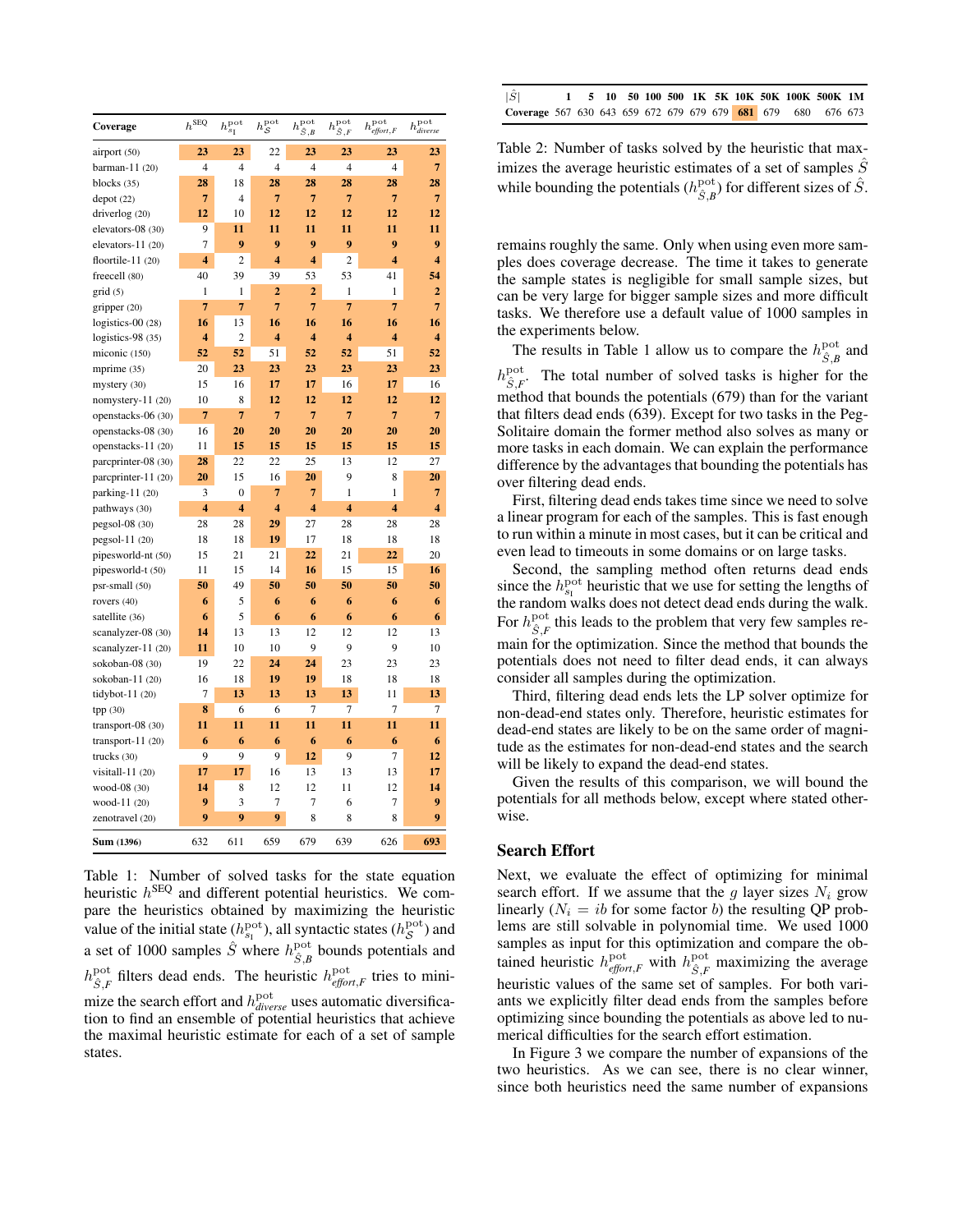

Figure 3: Number of expansions excluding the last  $f$  layer for the potential heuristic optimized for the average heuristic value of a set of samples  $\hat{S}$  ( $h^{\text{pot}}_{\hat{S},F}$ ) and the potential heuristic that tries to minimize search effort  $(h_{\text{effort},F}^{\text{pot}})$ .

| Heuristics 1 5 10 50 100 500 1000    |  |  |  |  |
|--------------------------------------|--|--|--|--|
| Coverage 567 597 610 642 647 594 569 |  |  |  |  |

Table 3: Number of solved tasks by the combination of  $n$  $h<sub>s</sub>$ <sup>pot</sup> heuristics for single randomly sampled states s for different values of n.

for most of the commonly solved tasks. Table 1 shows that  $h_{\text{effort},F}^{\text{pot}}$  solves more tasks in 5 domains and less tasks in 6 domains. The total coverage of  $h_{\text{effort},F}^{\text{pot}}$  is 13 tasks less than that of  $h_{\hat{S},F}^{\text{pot}}$ , mainly because  $h_{\text{effort},F}^{\text{pot}}$  solves 12 tasks less in the Freecell domain. Judging by these results, trying to minimize the search effort looks like a promising research direction, but bounding the potentials seems to be even more important for good performance. Since numerical difficulties prohibit us from doing so for  $h_{e\text{ff}ori}^{\text{pot}}$ , we do not pursue this idea further in this work.

### Maximum over Multiple Heuristics

A straightforward idea for obtaining multiple potential functions is to repeatedly use a randomized approach that yields different potential functions for each invocation. The heuristics  $h_{s_1}^{\text{pot}}$  and  $h_{\mathcal{S}}^{\text{pot}}$  are not randomized. They will therefore always return the same heuristic unless the underlying LP solver uses different strategies for solving the optimization problem. There are techniques to bias the LP solver to return different solutions, but we treat the solver as a black box here.

Instead, we calculate  $h<sub>s</sub><sup>pot</sup>$  for each state s in a set of random samples  $\hat{S}$  and use all obtained heuristics together. In Table 3 we can see that the number of solved tasks increases

| Heuristics 1 5 10 50 100 500 1000           |  |  |  |  |
|---------------------------------------------|--|--|--|--|
| <b>Coverage 679 681 681 679 678 623 584</b> |  |  |  |  |

Table 4: Number of solved tasks by the combination of  $n$  $h_{\hat{S},B}^{\text{pot}}$  heuristics optimized for randomly sampled state sets  $\hat{S}$  $(|\hat{S}| = 1000)$  for different values of *n*.

| Sufficient # Heuristics |  |  |  | 1 5 10 50 100 500 1000  |
|-------------------------|--|--|--|-------------------------|
| # Tasks                 |  |  |  | 852 140 29 88 42 156 89 |

Table 5: Number of heuristics that are sufficient for achieving the maximal heuristic value for 1000 samples with automatic diversification h pot *diverse*.

from 567 to 647 when going from 1 to 100 heuristics. Only when using even more heuristics does coverage decrease again. Overall, none of these configurations solves as many tasks as the single potential heuristic  $h_{\hat{S},B}^{\text{pot}}$  optimized for a set of 1000 samples (679 solved tasks).

When comparing the total number of solved tasks by  $h_{s_1}^{\text{pot}}$  $(611)$  and the heuristic optimized for a single sample  $(567)$ , we can conclude that it is better to use the initial state than a random state. This is expected since the initial state will have to be expanded in any case by the search, whereas a random state might never be visited.

The obvious next step is to create multiple heuristics for bigger sample sizes. Since our sampling method is randomized, the set of states each heuristic optimizes for is always different. As above, we use a fixed sample size of 1000 and create 1 to 1000 heuristics. Table 4 shows that the total number of solved tasks does not change much (678–681) for 1 to 100 potential heuristics optimized for a fixed number of samples. Only when using 500 or more heuristics does coverage decrease significantly. We hypothesize that using multiple  $h_{\hat{S},B}^{\text{pot}}$  heuristics has no real advantage over using a single one because the heuristics are too similar.

#### Automatic Diversification

Our automatic diversification algorithm tries to address this problem by iteratively calculating potential functions that together achieve the maximal heuristic values for all samples. As a result, we no longer have to manually specify the number of potential heuristics manually. In our experiment to evaluate the algorithm, we use 1000 samples for comparability with the other methods.

Table 5 shows the number of potential heuristics that automatic diversification needs to achieve the maximal heuristic estimate for each of the 1000 samples. Interestingly, for many tasks a single potential heuristic is sufficient. There are, however, tasks for which we need to store a separate potential heuristic for almost all samples.

The experiments above show that it is beneficial to limit the number of potential heuristics used during search. We do the same here and stop the automatic diversification once it has found 100 heuristics. Table 1 (rightmost column) tells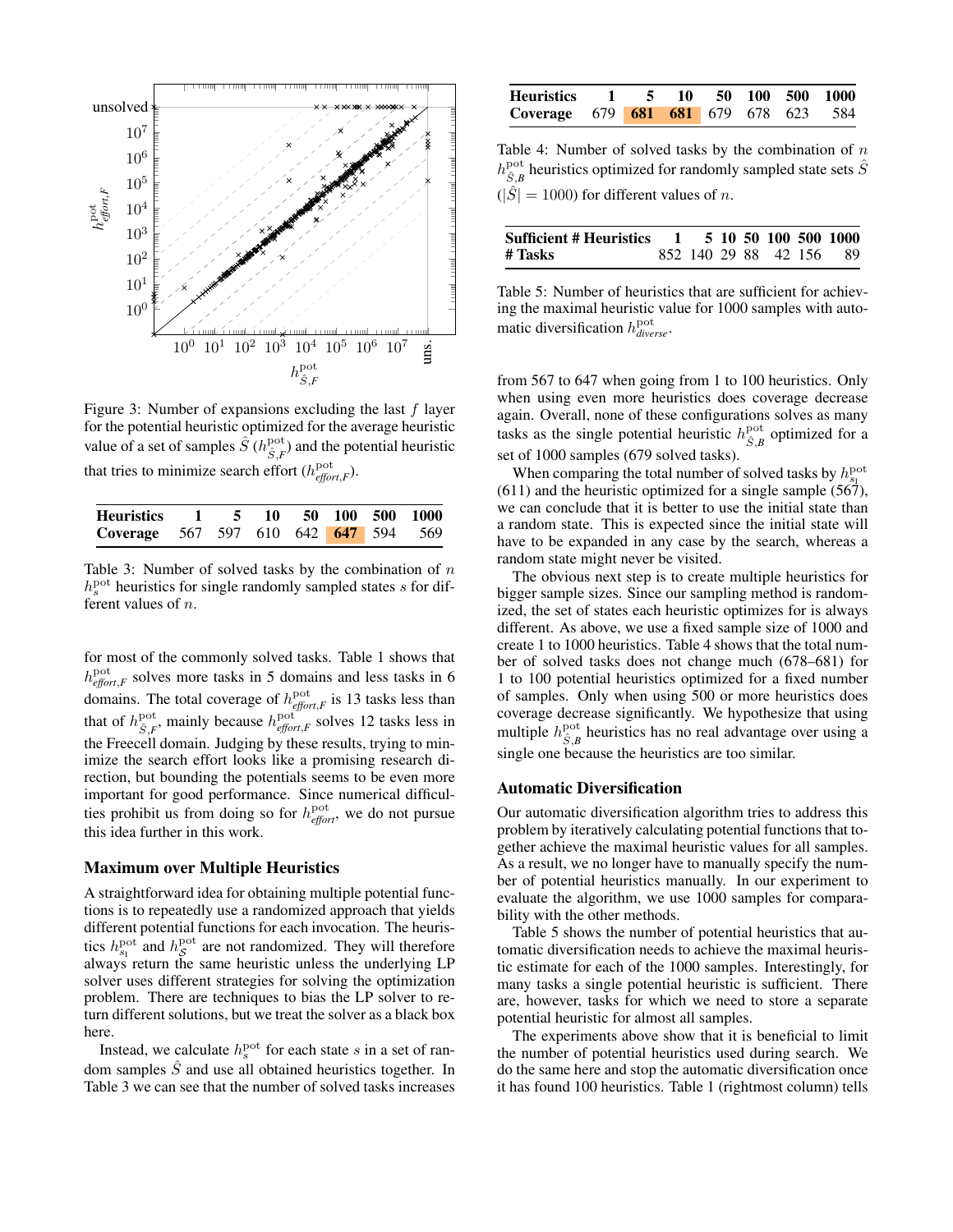

Figure 4: Comparison of the state equation heuristic  $h^{\text{SEQ}}$  and the automatic diversification heuristic  $h^{\text{pot}}_{divers}$ . We compare the number of expansions excluding the last  $f$  layer and the runtimes with and without the preprocessing time that  $h_{diverse}^{pot}$  needs to find the heuristic ensemble. In Figure 4a points above the diagonal represent tasks for which  $h_{diverse}^{pot}$  needs more expansions than  $h^{\text{SEQ}}$ . There are no points below the diagonal since  $h^{\text{SEQ}}$  is an upper bound on  $h_{diverse}^{\text{pot}}$ . In Figure 4b points below the diagonal correspond to tasks for which  $h_{diverse}^{pot}$  finds a solution faster than  $h^{SEQ}$ . The same holds for Figure 4c, but here we exclude  $h_{diver}^{pot}$ , *s* preprocessing time.

us that  $h_{diverse}^{\text{pot}}$  solves more tasks (693) than all previously evaluated methods. On many domains  $h_{divers}^{\text{pot}}$  is even competitive with the state-of-the-art  $h^{\text{LM-cut}}$  heuristic (Helmert and Domshlak 2009). While  $h^{\text{LM-cut}}$  solves more tasks than h pot *diverse* in 23 domains, the opposite is true in 11 domains.

In Figure 4a we compare the number of expansions made by  $h_{diverse}^{\text{pot}}$  and  $h^{\text{SEQ}}$ . Since  $h^{\text{SEQ}}$  is an upper bound on  $h_{diverse}^{\text{pot}}$  no task solved by both methods can be below the diagonal. Not only does  $h_{diverse}^{\text{pot}}$  require the same number of expansions for almost all commonly solved tasks, it also solves many tasks for which  $h^{\text{SEQ}}$  fails to find a solution. When we compare the runtimes of the two methods in Figure 4b we see that there are some tasks for which  $h^{\text{SEQ}}$  finds a solution faster than  $h_{diverse}^{\text{pot}}$ , but this is mainly due to the preprocessing time that automatic diversification needs for calculating the ensemble of heuristics (see Figure 4c). For almost all tasks that are not solved by  $h^{\text{SEQ}}$  in 20 seconds,  $h_{diverse}^{\text{pot}}$ finds solutions much faster, often by two orders of magnitude. This explains why  $h_{diverse}^{pot}$  solves significantly more tasks than  $h^{\text{SEQ}}$ .

# **Conclusion**

We have seen that potential heuristics are a flexible class of admissible and consistent heuristics. Multiple interesting objectives can be specified as linear combinations over fact potentials, and a heuristic maximizing them can be extracted in polynomial time.

We formulated and evaluated several optimization functions, and we found that it is beneficial to consider multiple states instead of only focusing on a single state such as the initial state. For example, we tried to maximize the average heuristic value of all syntactic states. However, the drawback is that the values for unreachable states and dead ends influence the resulting heuristic too much. Using samples to approximate the reachable state space, and maximizing

their average heuristic estimate, led to better results. Dead ends can be explicitly removed from these samples, but we found that bounding the fact potentials yields better heuristics. This is because such heuristics have high estimates for dead ends and avoid visiting them during the search.

Trying to minimize the search effort is another promising idea. However, our experiments show no real advantage of a model of search spaces with a linear number of states for each cost layer over a model with a constant number. Numerical problems make the evaluation complicated, and more advanced models of the search space require linear optimization with quadratic or exponential objective functions. We did not explore using such objectives.

Since potential heuristics can be evaluated extremely fast during the search, we can easily compute multiple heuristics and maximize over them. We get the best results when the component heuristics have complementary strengths. With automatic diversification, we can find a small set of potential heuristics that are sufficient to give maximal estimates for each of a set of samples. The heuristic values very closely approximate the state equation heuristic, which is an upper bound on any potential heuristic. However, our automatic diversification heuristic is much faster to compute, and consequently, it solves significantly more tasks.

Nonetheless, looking for other objective functions or other combinations of potential heuristics is still promising in our opinion. The resulting heuristics will not reduce the number of expanded states by much, compared to the result of our automatic diversification approach. However, if they use fewer component heuristics, they might be faster to evaluate. One way of accomplishing this might be to search for more accurate search space models and formulate optimization functions that try to minimize the search effort. Another promising research direction is the study of potential heuristics that assign potential not just to facts, but also to other formulas over the state variables.